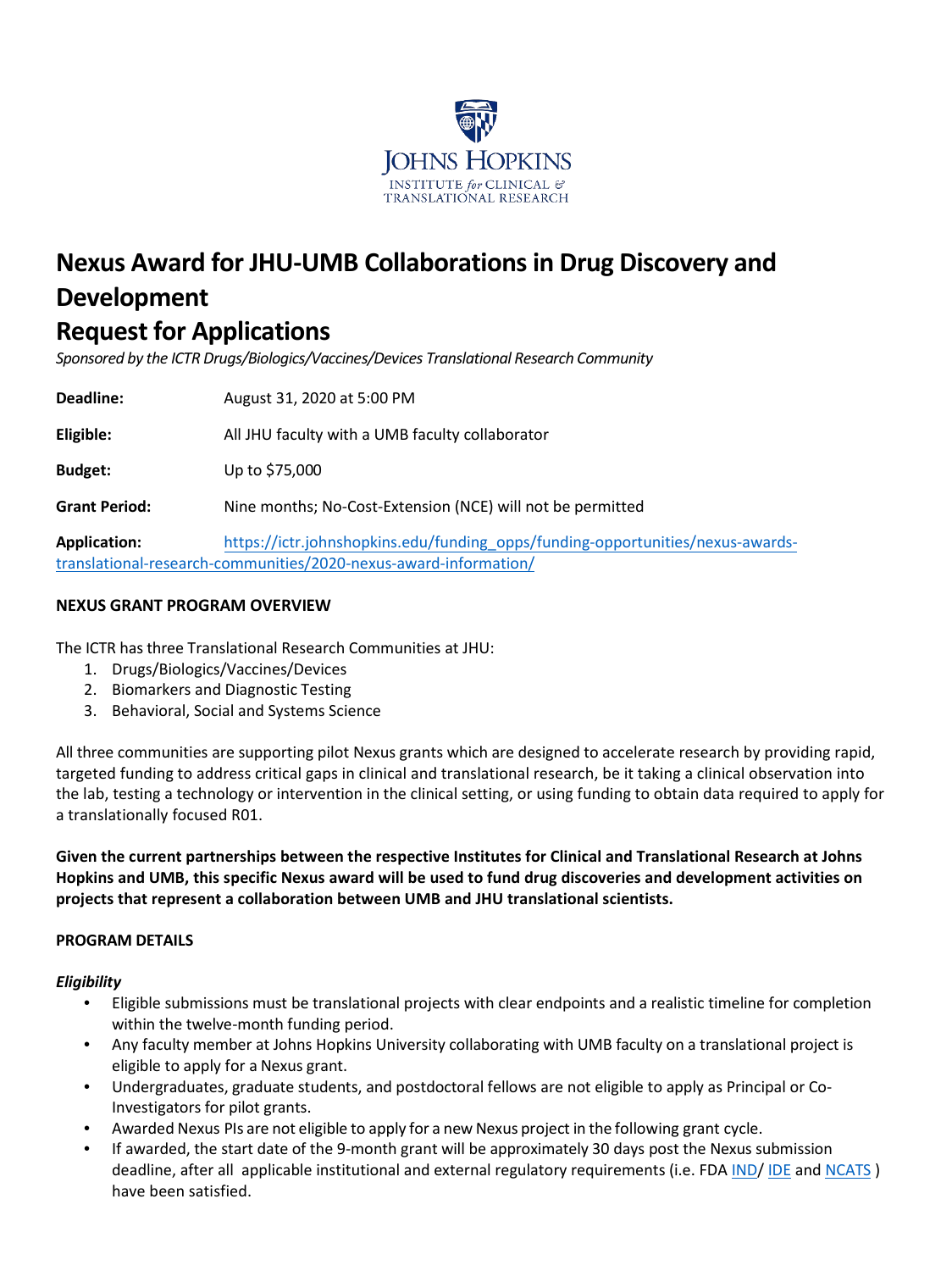# • **All spending must be completed by June 30, 2021**

# *Conflicts of Interest*

At the time of application, before funds are awarded, and throughout the project period, it is the responsibility of the awardee and all members of the study team to report any financial or fiduciary interests that might appear to present a conflict of interest. These interests must be reported to each investigator's ICTR and the institutional office responsible for managing conflicts of interest (i.e. the [Office of Policy Coordination at Johns Hopkins](https://www.hopkinsmedicine.org/research/resources/offices-policies/OPC/Outside_Interests/) and the [Conflict of Interest](https://www.umaryland.edu/oac/areas-of-responsibility/conflict-of-interest/)  [Officer at UMB\)](https://www.umaryland.edu/oac/areas-of-responsibility/conflict-of-interest/). The presence of a conflict of interest does not disqualify investigators from receiving this award but will require the review and management of this conflict by the responsible institutional entity. Failure of any member of the study team to disclose all such conflicts could result in the termination of this award and the disallowance of all study costs. Applicants should refer to their institutional conflict of interest policies for more information about what constitutes a conflict and associated reporting responsibilities.

# *Funding Restrictions, Terms and Conditions*

- Requests must be no more than \$75,000 in direct costs. **Requests exceeding \$75,000 will not be reviewed.**
- Funding will be for 9 months only. **No-cost extensions will not be granted. No exceptions will be made.**
- Indirect costs should not be included in the budget.
- Grants can be used only for support of projects conducted at Johns Hopkins with sub-agreements of up to 50% for UMB faculty collaborators.
- Nexus funds may be used for faculty salary.
- Nexus funds may be used for fellow and staff salary support, as well as for stipends paid to undergraduate or graduate students at Johns Hopkins.
- Nexus funds **may not** be used for travel to present results at established meetings or conferences.
- Nexus funds **may not** be used for **capital** equipment defined as ["an article of nonexpendable, tangible property](http://ssc.jhmi.edu/fixedassets/DataFiles/fast_facts_capital_assets.pdf)  [having a useful life of more than one year and an acquisition cost of \\$5,000 or more per unit."](http://ssc.jhmi.edu/fixedassets/DataFiles/fast_facts_capital_assets.pdf)
- If awarded, failure to comply with terms and conditions of the Nexus program may result in termination of funding.

# **APPLICATION PROCESS**

**Applications must be submitted through the Nexus Grant Program ICTR Connection Request form,** located on the ICTR website: <https://ictrweb.johnshopkins.edu/ictr/?ApplyNexusJHUUMB>

The grant application includes the following **six mandatory components**:

- Specific Aims (1-page limit).
- Research Plan (3-page limit) which includes a proposed project timeline and specifies what work will be conducted at JHU versus UMB.
- Reference list of up to 30 references (optional)**.** References are not included in the total plan page limit.
- An itemized budget, with line item detail to the \$1000 level, which contains the budget requirements for both the JHU and UMB scopes of work (direct costs only) and **must be created using the Microsoft Excel template provided in the application**. The complete budget, which includes a statement of work for the UMB site, is not included in the total plan page limit.
- Biographical sketch (NIH-format) for the JHU PI.
- Biographical sketch (NIH-format) for the UMB PI.
- [Other Support](https://grants.nih.gov/grants/forms/othersupport.htm) (PI), and if applicable, a list of other funding sources that will be used to cover other costs associated with this project

**All application materials including the study budget should be compiled into a single Adobe pdf,** in the order specified above, and uploaded into the online application interface. The non-pdf'ed Excel template containing the study budget must also be uploaded as a separate document into the online application.